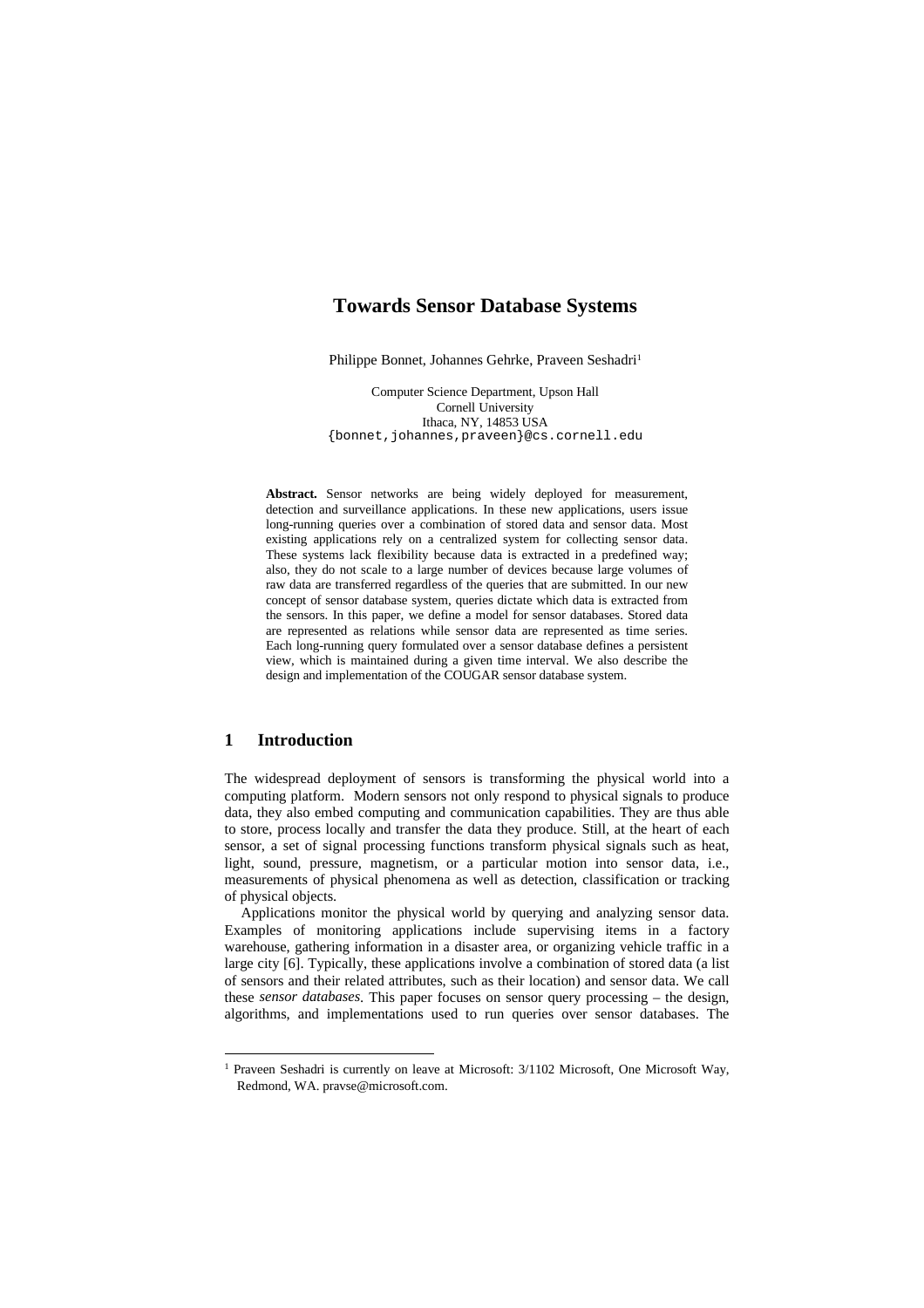concepts developed in this paper were developed under the DARPA Sensor Information Technology (SensIT) program [22].

We define a *sensor query* as a query expressed over a sensor database. A typical monitoring scenario involves aggregate queries or correlation queries that give a bird's eye view of the environment as well as queries zooming on a particular region of interest. Representative sensor queries are given below in Example 1.

**Example 1 (Factory Warehouse):** Each item of a factory warehouse has a stick-on temperature sensor attached to it. Sensors are also attached to walls and embedded in floors and ceilings. Each sensor provides two signal-processing functions: (a) *getTemperature()* returns the measured temperature at regular intervals, and (b) *detectAlarmTemperature(threshold)* returns the temperature whenever it crosses a certain threshold. Each sensor is able to communicate this data and/or to store it locally. The sensor database stores the identifier of all sensors in the warehouse together with their location and is connected to the sensor network. The warehouse manager uses the sensor database to make sure that items do not overheat. Typical queries that are run continuously include:

− Query 1: "Return repeatedly the abnormal temperatures measured by all sensors."

- − Query 2: "Every minute, return the temperature measured by all sensors on the third floor".
- − Query 3: "Generate a notification whenever two sensors within 5 yards of each other simultaneously measure an abnormal temperature".
- Query 4: "Every five minutes retrieve the maximum temperature measured over the last five minutes".
- − Query 5: "Return the average temperature measured on each floor over the last 10 minutes".

These example queries have the following characteristics:

- Monitoring queries are long running.
- The desired result of a query is typically a series of notifications of system activity (periodic or triggered by special situations).
- Queries need to correlate data produced simultaneously by different sensors.
- Queries need to aggregate sensor data over time windows.
- Most queries contain some condition restricting the set of sensors that are involved (usually geographical conditions).

As in relational databases, queries are easiest to express at the logical level. Queries are formulated regardless of the physical structure or the organization of the sensor network. The actual structure and population of a sensor network may vary over the lifespan of a query.

Clearly, there are similarities with relational database query processing. Indeed, most applications combine sensor data with stored data. However, the features of sensor queries described here do not lend themselves to easy mapping to relational databases and sensor data is different from traditional relational data (since it is not stored in a database server and it varies over time).

There are two approaches for processing sensor queries: the warehousing approach and the distributed approach. The warehousing approach represents the current stateof-the-art. In the warehousing approach, processing of sensor queries and access to the sensor network are separated. (The sensor network is simply used by a data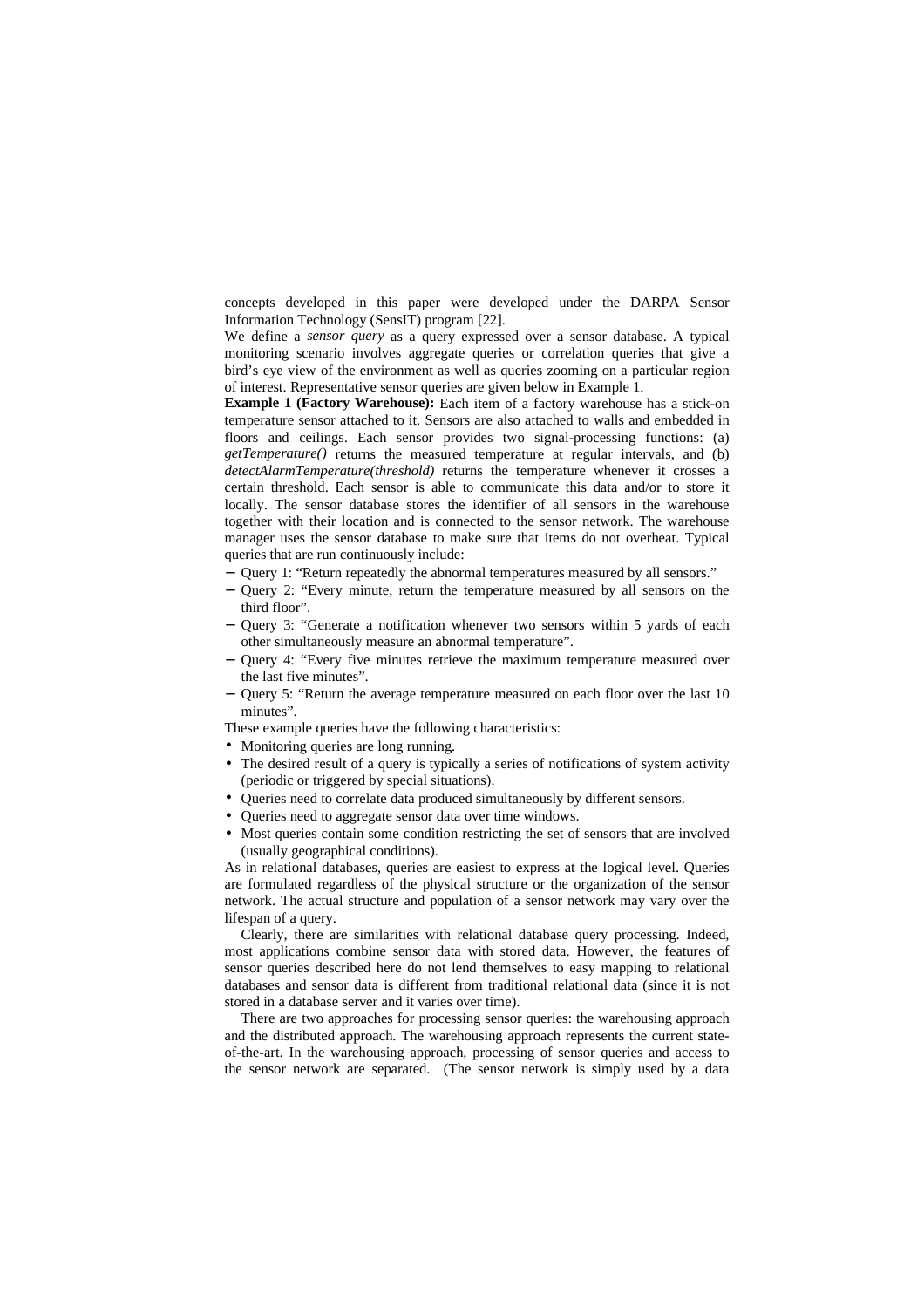collection mechanism.) The warehousing approach proceeds in two steps. First, data is extracted from the sensor network in a predefined way and is stored in a database located on a unique front-end server. Subsequently, query processing takes place on the centralized database. The warehousing approach is well suited for answering predefined queries over historical data.

The distributed approach has been described in [2][3] and is the focus of this paper. In the distributed approach, the query workload determines the data that should be extracted from sensors. The distributed approach is thus flexible – different queries extract different data from the sensor network – and efficient – only relevant data are extracted from the sensor network. In addition, the distributed approach allows the sensor database system to leverage the computing resources on the sensor nodes: a sensor query can be evaluated at the front-end server, in the sensor network, at the sensors, or at some combination of the three.

In this paper, we describe the design space for a sensor database system and present the choices we have made in the implementation of the Cornell COUGAR system. This paper makes the following contributions:

- 1. We build on the results of Seshadri et al. [19] to define a data model and longrunning queries semantics for sensor databases. A sensor database mixes stored data and sensor data. Stored data are represented as relations while sensor data are represented as time series. Each long-running query defines a persistent view, which is maintained during a given time interval.
- 2. We describe the design and implementation of the Cornell COUGAR sensor database system. COUGAR extends the Cornell PREDATOR object-relational database system. In COUGAR, each type of sensor is modeled as a new Abstract Data Type (ADT). Signal-processing functions are modeled as ADT functions that return sensor data. Long-running queries are formulated in SQL with little modifications to the language. To support the evaluation of long-running queries, we extended the query execution engine with a new mechanism for the execution of sensor ADT functions. The initial version of this system has been demonstrated at the Intel Computing Continuum Conference [7].

Addressing these issues is a necessary first step towards a sensor database system. In addition, a sensor database system should account for sensor and communication failures; it should consider sensor data as measurements with an associated uncertainty not as facts; finally, it should be able to establish and run a distributed query execution plan without assuming global knowledge of the sensor network. We believe that these challenging issues can only be addressed once the data model and internal representation issues have been solved.

# **2 A Model for Sensor Database Systems**

In this section, we introduce definitions for sensor databases and sensor queries. We build on existing work by Seshadri et al [19] to define a data model for sensor data and an algebra of operators to formulate sensor queries.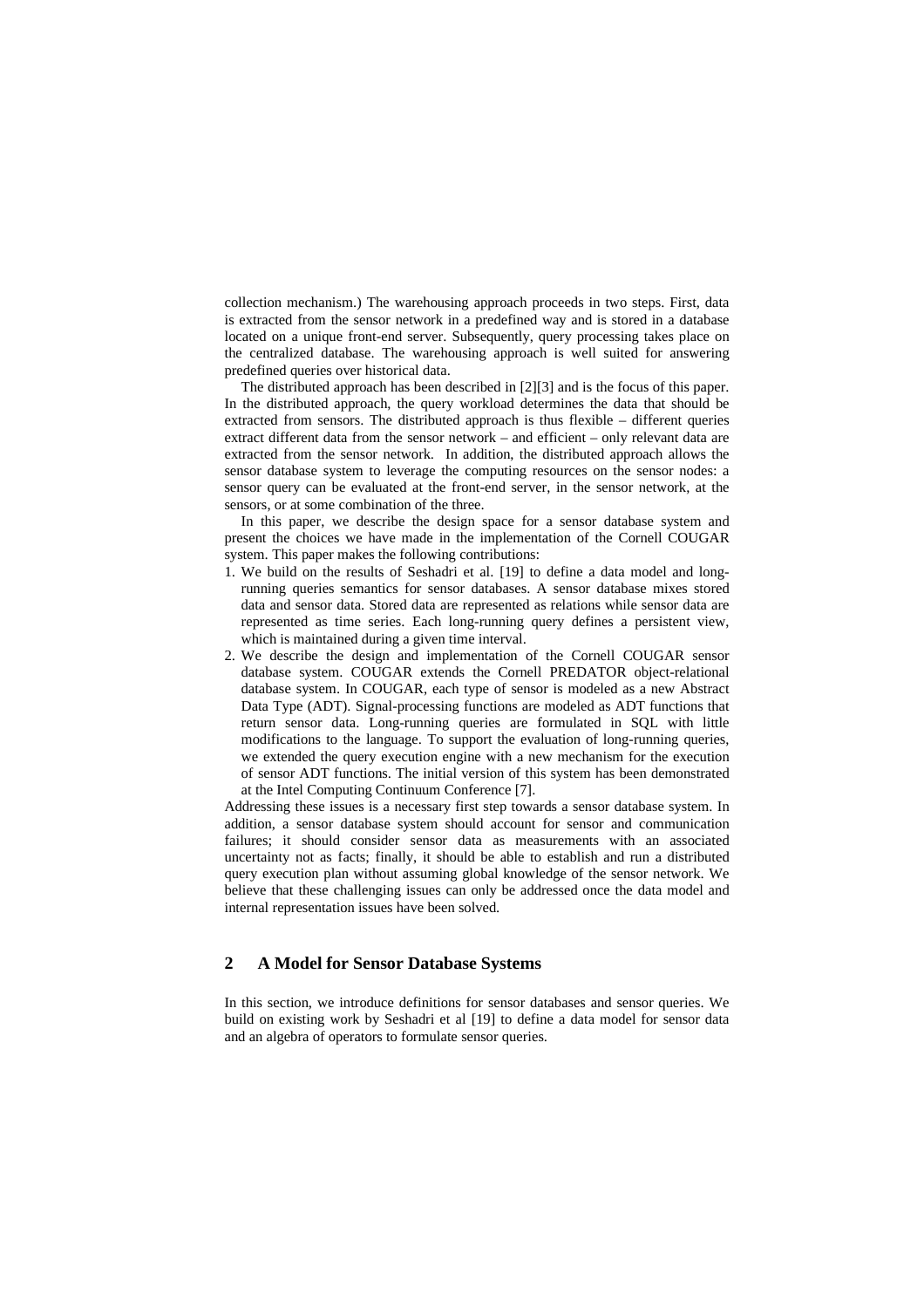### **2.1 Sensor Data**

A sensor database involves stored data and sensor data. Stored data include the set of sensors that participate in the sensor database together with characteristics of the sensors (e.g., their location) or characteristics of the physical environment. These stored data are best represented as relations. The question is: how to represent sensor data? First, sensor data are generated by signal processing functions. Second, the representation we choose for sensor data should facilitate the formulation of sensor queries (data collection, correlation in time, and aggregates over time windows).

Note that time plays a central role. Possibly, signal processing functions return output repeatedly over time, and each output has a time-stamp. In addition, monitoring queries introduce constraints on the sensor data time-stamps, e.g., Query 3 in Example 1 assumes that the abnormal temperatures are detected either simultaneously or within a certain time interval. Aggregates over time windows, such as Query 4 and 5, reference time explicitly.

Given these constraints, we represent sensor data as time series. Our representation of sensor time series is based on the sequence model introduced by Seshadri et al. [19]. Informally, a sequence is defined as a 3-tuple containing a set of records R, a countable totally ordered domain O (called ordering domain – the elements of the ordering domain are referred to as positions) and an ordering of R by O. An ordering of a set of records R by an ordering domain O is defined as a relation between O and R, so that every record in R is associated with some position in O. Sequence operators are n-ary mappings on sequences; they operate on a given number of input sequences producing a unique output sequence. All sequence operators can be composed. Sequence operators include: select, project, compose (natural join on the position), and aggregates over a set of positions. Because of space limitation, we refer the reader to [4] for a formal definition of sensor time series

We represent sensor data as a time series with the following properties:

- 1. The set of records corresponds to the outputs of a signal processing function over time.
- 2. The ordering domain is a discrete time scale, i.e. a set of time quantum; to each time quantum corresponds a position. In the rest of the paper, we use natural numbers as the time-series ordering domain. Each natural number represents the number of time units elapsed between a given origin and any (discrete) point in time. We assume that clocks are synchronized and thus all sensors share the same time scale.
- 3. All outputs of the signal processing function that are generated during a time quantum are associated to the same position p. Note that, in case a sensor does not generate events during the time quantum associated to a position, the Null record is associated to that position.
- 4. Whenever a signal processing function produces an output, the base sequence is updated at the position corresponding to the production time. Updates to sensor time series thus occur in increasing position order.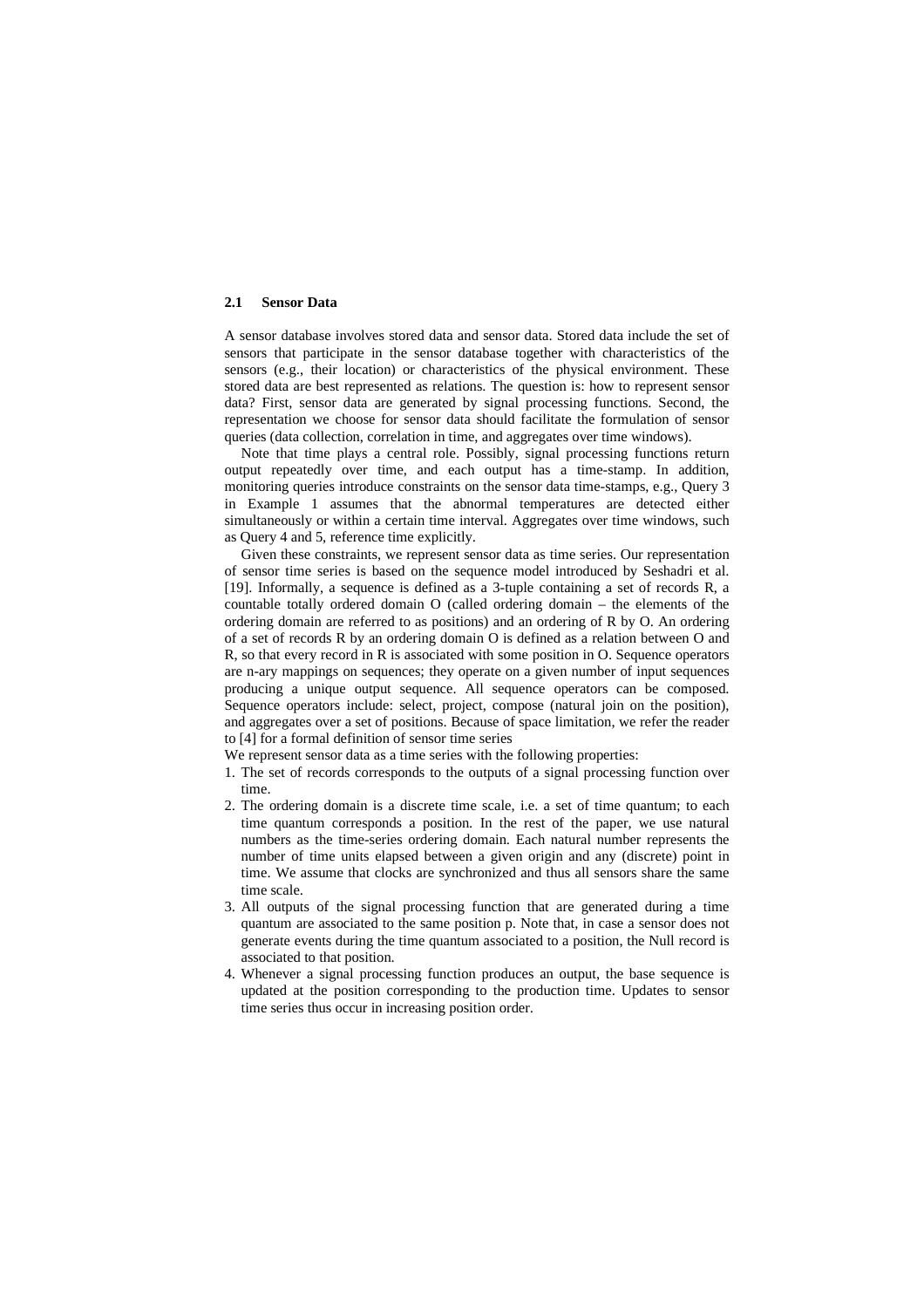#### **2.2 Sensor Queries**

Sensor queries involve stored data and sensor data, i.e. relations and sequences. We define a sensor query as an acyclic graph of relational and sequence operators. The inputs of a relational operator are base relations or the output of another relational operator; the inputs of a sequence operator are base sequences or the output of another sequence operator, i.e. relations are manipulated using relational operators and sequences are manipulated using sequence operators. There are three exceptions to this rule. Three operators allow combining relations and sequences: (a) the relational projection operator can take a sequence as input and project out the position attribute to obtain a relation, (b) a cross product operator can take as input a relation and a sequence to produce a sequence and (c) an aggregate operator can take a sequence as input and a grouping list that does not include the position attribute.

Sensor queries are long running. To each sensor query is associated a time interval of the form  $[0, 0 + T]$  where O is the time at which it is submitted and T is the number of time quantums (possibly 0) during which it is running.

During the span of a long-running query, relations and sensor sequences might be updated. An update to a relation R can be an insert, a delete, or modifications of a record in R. An update to a sensor sequence S is the insertion of a new record associated to a position greater than or equal to all the undefined positions in S (see Section 3.1.1). Concretely, each sensor inserts incrementally the set of records produced by a signal processing function at the position corresponding to the production time.

A sensor query defines a view that is persistent during its associated time interval. This persistent view is maintained to reflect the updates on the sensor database. In particular, the view is maintained to reflect the updates that are repeatedly performed on sensor time series.

Jagadish et al. [13] showed that persistent views over relations and sequences could be maintained incrementally without accessing the complete sequences, given restrictions on the updates that are permitted on relations and sequences, and given restrictions on the algebra used to compose queries. Informally, persistent views can be maintained incrementally if updates occur in increasing position order and if the algebra used to compose queries does not allow sequences to be combined using any relational operators. Both conditions hold in our definition of a sensor database.

# **3 The COUGAR Sensor Database System**

In this section, we discuss the representation of sensor data, as well as the formulation and evaluation of sensor queries in the initial version of COUGAR. We discuss the limitations of this system and the conclusions that we have drawn.

We have introduced in Section 2 a model of sensor database. We took a set of design decisions when implementing this model in the COUGAR system. We distinguish between the decisions we took concerning:

1. User representation: How are sensors and signal processing functions modeled in the database schema? How are queries formulated?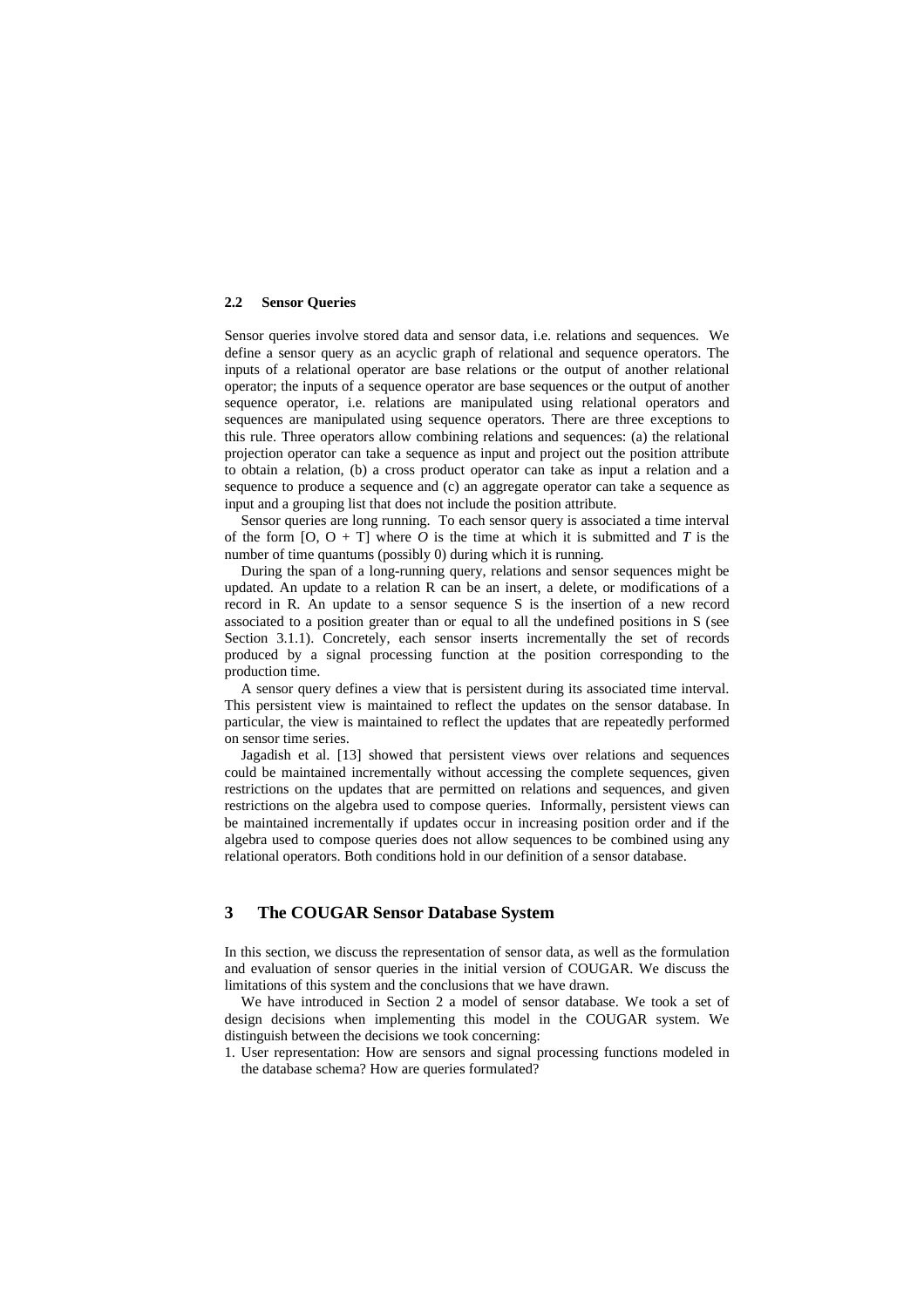2. Internal representation: How is sensor data represented within the database components that perform query processing? How are sensor queries evaluated to provide the semantics of long-running queries?

#### **3.1 User Representation**

In COUGAR, signal-processing functions are represented as Abstract Data Type (ADT) functions. Today's object-relational databases support Abstract Data Types that provide controlled access to encapsulated data through a well-defined set of functions [20]. We define a Sensor ADT for all sensors of a same type (e.g., temperature sensors, seismic sensors). The public interface of a Sensor ADT corresponds to the specific signal-processing functions supported by a type of sensor. An ADT object in the database corresponds to a physical sensor in the real world.

Signal-processing functions are modeled as scalar functions. Repeated outputs of an active signal processing functions are not explicitly modeled as sequences but as the result of successive executions of a scalar function during the span of a longrunning query. This decision induced some limitation. Indeed, as we will see below, queries containing explicit time constraints (such as aggregates over time windows) cannot be expressed.

Sensor queries are formulated in SQL with little modifications to the language. The 'FROM' clause of a sensor query includes a relation whose schema contains a sensor ADT attribute (i.e., a collection of sensors). Expressions over sensor ADTs can be included in the 'SELECT' or in the 'WHERE' clause of a sensor query.

The queries we introduced in Section 1 are formulated in COUGAR as follows. The simplified schema of the sensor database contains one relation *R(loc point, floor int, s sensorNode)*, where *loc* is a point ADT that stores the coordinates of the sensor, *floor* is the floor where the sensor is located in the data warehouse and *sensorNode* is a Sensor ADT that supports the methods *getTemp()* and *detectAlarmTemp(threshold)*, where *threshold* is the threshold temperature above which abnormal temperatures are returned. Both ADT functions return temperature represented as float.

- Query 1: "Return repeatedly the abnormal temperatures measured by all sensors" *SELECT R.s.detectAlarmTemp(100)*
	- *FROM R*
	- *WHERE \$every();*

The expression *\$every()* is introduced as a syntactical construct to indicate that the query is long-running.

• Query 2: "Every minute, return the temperature measured by all sensors on the third floor".

*SELECT R.s.getTemp() FROM R*

*WHERE R.floor = 3 AND \$every(60);*

The expression *\$every()* takes as argument the time in seconds between successive outputs of the sensor ADT functions in the query.

• Query3: "Generate a notification whenever two sensors within 5 yards of each other measure simultaneously an abnormal temperature".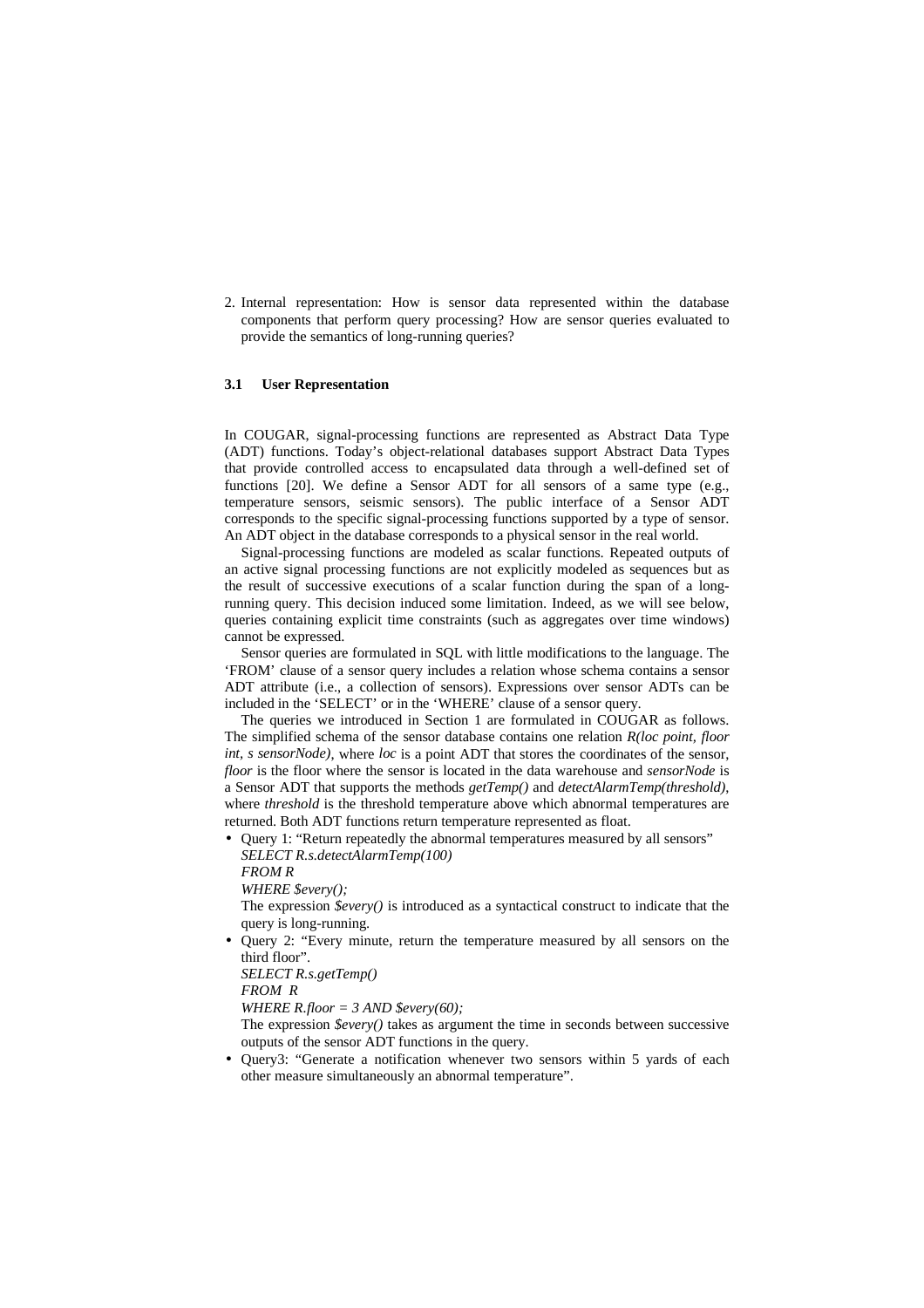# *SELECT R1s.detectAlarmTemp(100), R2.s. detectAlarmTemp (100) FROM R R1, R R2*

 $WHERE$   $$SORT($OR(R1, loc.x - R2, loc.x) + $SOR(R1, loc.y - R2, loc.y)$   $<$  5 *AND R1.s > R2.s AND \$every();*

This formulation assumes that the system incorporates an equality condition on the time at which the temperatures are obtained from both sensors.

Query 4 and Query 5 cannot be expressed in our initial version of COUGAR because aggregates over time windows are not supported.

In COUGAR, the time interval associated with long-running queries is the interval between the instant the query is submitted and the instant the query is explicitly stopped.

# **3.2 Internal Representation**

Query processing takes place on a database front-end while signal-processing functions are executed on the sensor nodes involved in the query. The query execution engine on the database front-end includes a mechanism for interacting with remote sensors. On each sensor a lightweight query execution engine is responsible for executing signal processing functions and sending data back to the front-end.

In COUGAR, we assume that there are no modifications to the stored data during the execution of a long-running query. Strict two-phase locking on the database frontend ensures that this assumption is verified.

The initial version of COUGAR does not consider a long-running query as a persistent view; the system only computes the incremental results that could be used to maintain such a view. These incremental results are obtained by evaluating sensor ADT functions repeatedly and by combining the outputs they produce over time with stored data.

The execution of Sensor ADT functions is the central element of sensor queries execution. In the rest of the section, we show why the traditional execution of ADT functions (which is explained below) is inappropriate for sensor queries and we present the mechanisms we have implemented in COUGAR to evaluate sensor ADT functions.

#### **Problems with the Traditional ADT Functions Execution**

In most object-relational database systems, ADT functions are used to form expressions together with constants and variables. When an expression containing an ADT function is evaluated, a (local) function is called to obtain its return value. It is assumed that this return value is readily available on-demand. This assumption does not hold in a sensor database for the following reasons:

- 1. Scalar sensor ADT functions incur high latency due to their location or because they are asynchronous;
- 2. When evaluating long-running queries, sensor ADT functions return multiple outputs.

To illustrate these problems, let us consider Query 1 in our example. One possible execution plan for Query 1 would be the following. For each temperature sensor in the relation R, the scalar function detectAlarmTemp(100) is applied.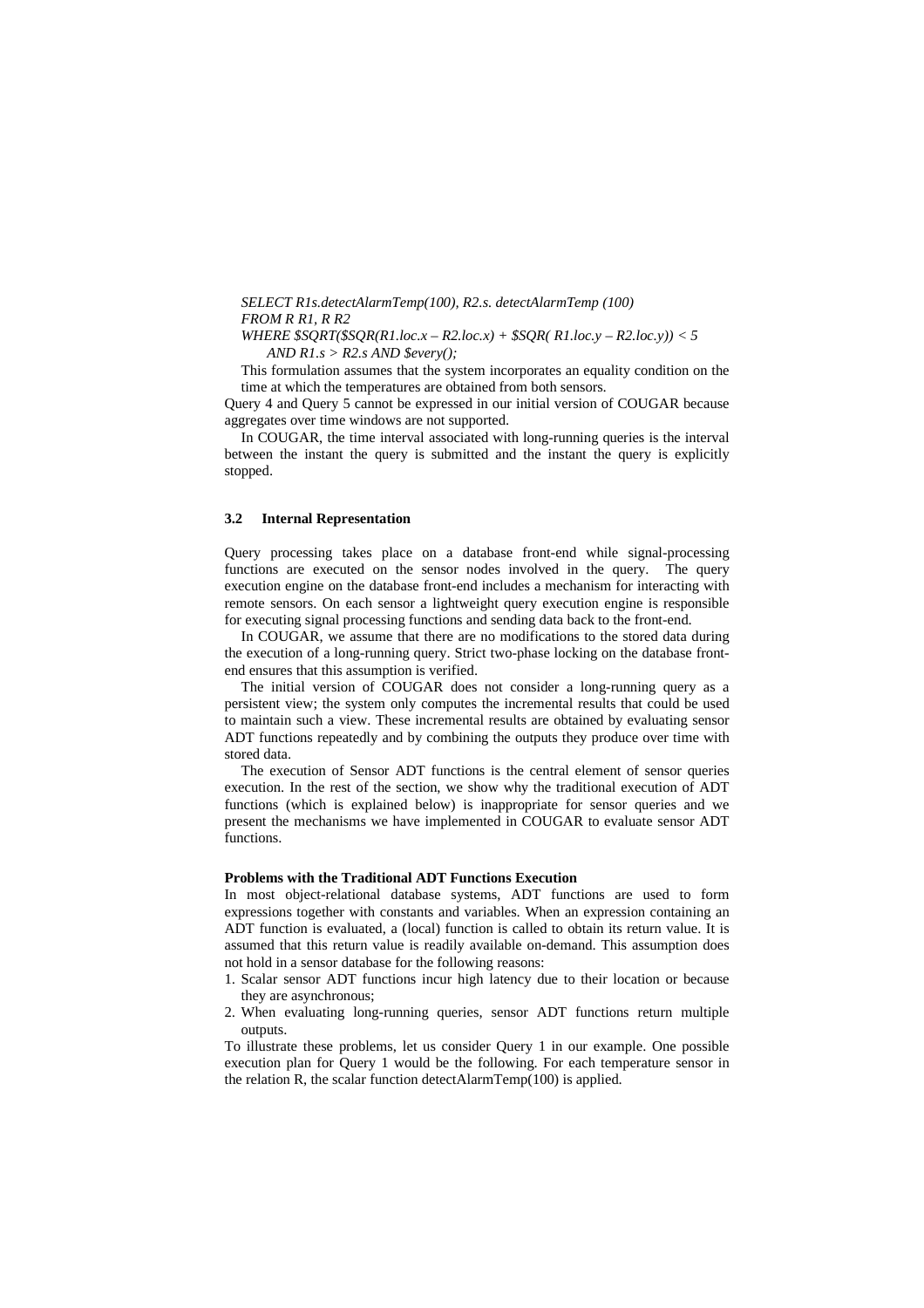There is a serious flaw in this execution. First, the function *detectAlarmTemp (100)* is asynchronous, i.e. it returns its output after an arbitrary amount of time. While the system is requesting an abnormal temperature on the first sensor of the relation *R*, the other temperature sensors have not been yet been contacted. It may very well be that some temperature sensors could have detected temperatures greater than 100, while the system is blocked waiting for the output of one particular function.

Second, during the span of a long-running query, *detectAlarmTemp (100)* might return multiple outputs. The evaluation plan we presented scans relation *R* once and thus does not respect the semantics of long running queries we have introduced in Section 2.

#### **Virtual Relations**

To overcome the problems outlined in the previous paragraph, we introduced a relational operator to model the execution of sensor ADT functions. This relational operator is a variant of a join between the relation that contains the sensor ADT attribute and the sensor ADT function represented in a tabular form. We call the tabular representation of a function a virtual relation.

A virtual relation is a tabular representation of a method. A record in a virtual relation (called a virtual record) contains the input arguments and the output argument of the method it is associated with 2 . Such relations are called virtual because they are not actually materialized, as opposed to base relations, which are defined in the database schema.

If a method M takes m arguments, then the schema of its associated virtual relation has m+3 attributes, where the first attribute corresponds to the unique identifier of a device (i.e., the identifier of an actual device ADT object), attributes 2 to m+1 correspond to the input arguments of M, attribute  $m+2$  corresponds to the output value of M and attribute m+3 is a time stamp corresponding to the point in time at which the output value is obtained. In our example Query 1, the virtual relation *VRdetectAlarmTemp* is defined for the Sensor ADT function *detectAlarmTemp().* Since this function takes one input arguments, the virtual relation has four attributes: *SensorId, Temp, Value, and TimeStamp, i.e.*, the identifier of the Sensor device that produces the data *SensorId*, the input threshold temperature *Temp*, the *Value* of the measured temperature and the associated *TimeStamp*.

We observe the following:

 $\overline{a}$ 

- A virtual relation is append-only: New records are appended to a virtual relation when the associated signal processing function returns a result. Records in a virtual relation are never updated or deleted.
- A virtual relation is naturally partitioned across all devices represented by the same sensor ADT: A virtual relation is associated to a sensor ADT function, to each sensors of these type is associated a fragment of the virtual relation. The virtual relation is the union of all these fragments.

The latter observation has an interesting consequence: a device database is internally represented as a distributed database. Virtual relations are partitioned across a set of devices. Base relations are stored on the database front-end. Distributed query

<sup>&</sup>lt;sup>2</sup> We assume without loss of generality that a device function has exactly one return value; an extension to the general case is straightforward.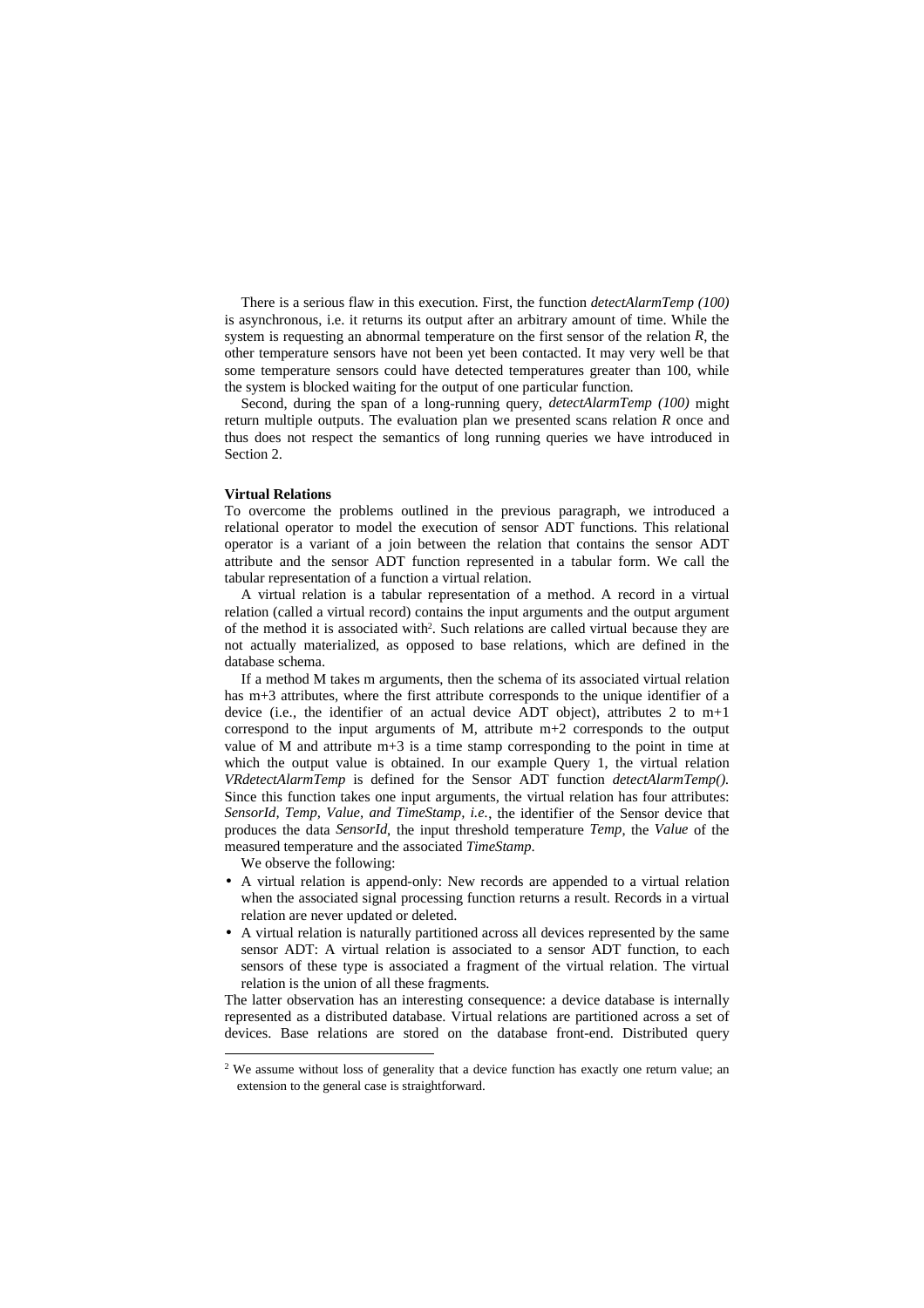processing techniques are not implemented in the initial version of COUGAR; their design and integration is the main goal of COUGAR V2 that we are currently implementing.

#### **Query Execution Plan**

Virtual relations appear in the query execution plan at the same level as base relations. Base relations are accessed through (indexed) scans. Each virtual relation fragment is accessed on sensors using a virtual scan. A virtual scan incorporates in the query execution plan the propagation mechanism necessary to support long-running queries.

Our notion of virtual scan over a virtual relation fragment is similar to the fetch\_wait cursor over an active relation in the Alert database system [18]. A fetch\_wait cursor provides a blocking read behavior. This fetch\_wait cursor returns new records as they are inserted in the active relation and blocks when all records have been returned. A classical cursor would just terminate when all records currently in the relation have been returned.

The join between a base relation and a virtual relation is basically a nested loop with a pipelined access to the virtual scans that encapsulate the execution of the sensor ADT function. (Note that we make the simplifying assumption that arguments to the sensor ADT functions are constants.) Indeed, the sensor ADT function is applied with identical parameters on all sensors involved in the query. The algorithm is presented below.

In: Base relation R, sensor ADT function f

Out: join between relation R and virtual relation associated to f

Initialize virtual scans for the virtual relation fragments associated to f on all sensors involved in the query

FOREVER DO

Get next output from the sensor virtual scan

Find a matching sensor id in the base relation R

If match is found then return record

ENDLOOP

 $\overline{a}$ 

The incremental results produced by a virtual join are directly transmitted to the client, or they are pipelined to the root of the execution plan (as the outer child in a nested loop join for instance 3 ). Consequently, queries with relational aggregates or 'ORDER BY' clauses do not return an incremental result. Indeed, such queries require an operator to accumulate all the results produced by its children. With such operators no incremental results are produced before the query is stopped.

<sup>&</sup>lt;sup>3</sup> Note that queries with sensor ADT functions applied on more than one collection of sensors require that the join between two virtual joins is a double-pipelined join.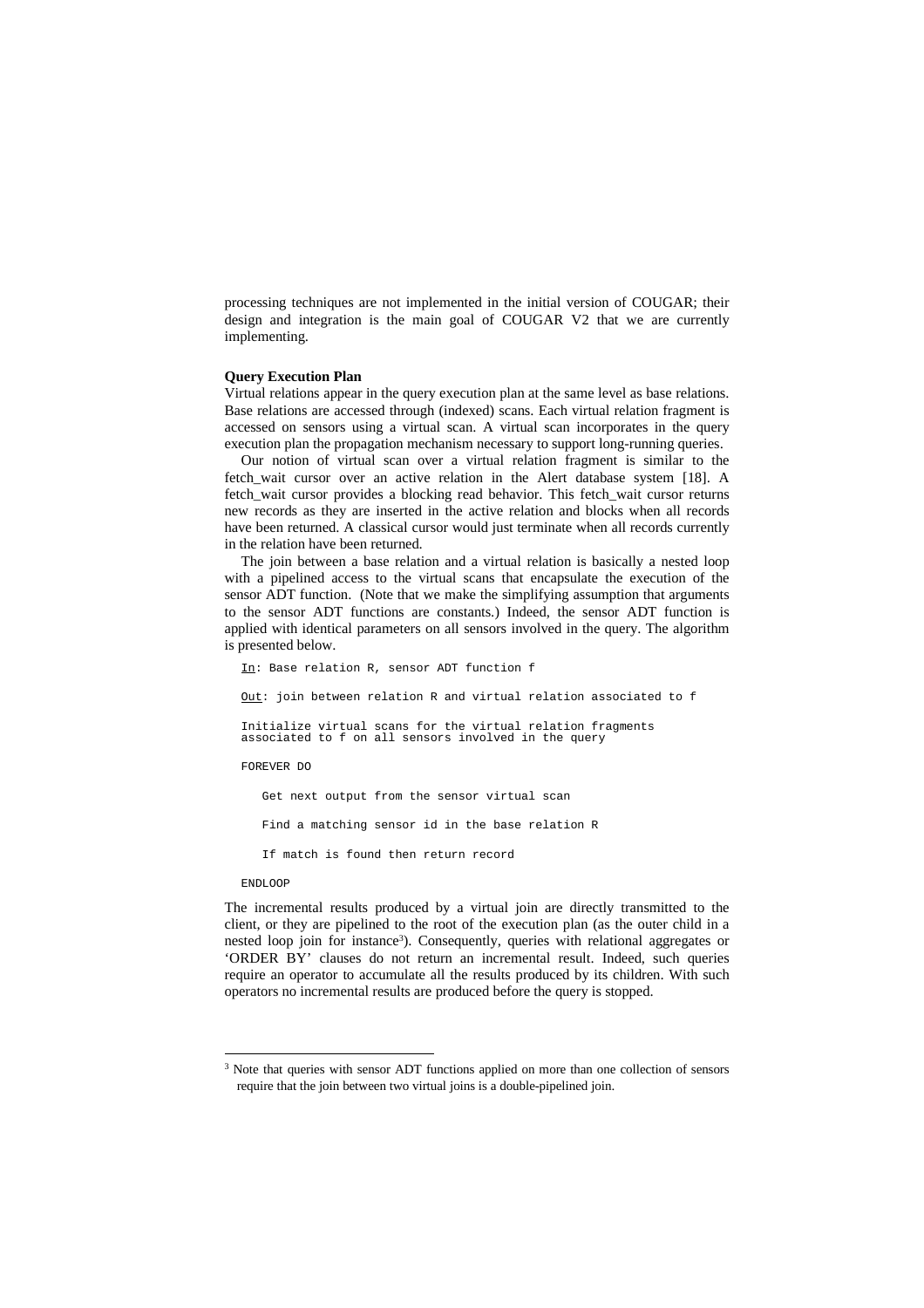## **3.3 Conclusions**

Here are the conclusions that we have drawn from our experience with the initial version of COUGAR:

- 1. Representing stored data as relations with an ADT attribute representing sensors and sensor data as the output of ADT functions is a natural way of representing a sensor database.
- 2. Virtual joins are an effective way of executing ADT functions that do not return a value in a timely fashion (because they are often asynchronous, because they generally incur high latency or because they return multiple values over time).
- 3. Representing all signal processing functions as scalar functions fails to capture the ordering of sensor data in time. As a result, queries involving aggregates over time windows or correlations are difficult to express. This problem has previously been identified in the context of financial data [21].

### **4 Related Work**

Two projects are representative of the efforts that are made to build wireless sensor network infrastructures: The WINS project at UCLA [17] and the Smart Dust project at UC Berkeley [14]. The model of sensor database that we introduce in Section 2 is applicable to both types of sensor networks. The COUGAR system is implemented on top of the WINS infrastructure.

The goals of the DataSpace project at Rutgers University are quite similar to the goals of a sensor database system [9]. Imielinski et al. recognized the advantages of the distributed approach over the warehousing approach for querying physical devices. In a DataSpace, devices that encapsulate data can be queried, monitored and controlled. Network primitives are developed to guarantee that only relevant devices are contacted when a query is evaluated. We are currently integrating COUGAR with similar networking primitives, i.e., the Declarative Routing Protocol developed at MIT-LL [5], and the SCADDS diffusion-based routing developed at ISI [10]. Other related projects include the TELEGRAPH project at UC Berkeley [1], which studies adaptive query processing techniques, and the SAGRES project at the University of Washington [11], which explores the use of data integration techniques in the context of device networks.

The environment of a sensor network with computing power at each node resembles a mobile computing environment [8]. Sensors differ from mobile hosts in that sensors only serve external requests but do not initiate requests themselves. Also, recent work on indexing moving objects, e.g. [16], is relevant in such environments. The techniques proposed however assume a centralized warehousing approach.

Our definition of sensor queries bears similarities with the definition of continuous queries [23]. Continuous queries are defined over append-only relations with timestamps. For each continuous query, an incremental query is defined to retrieve all answers obtained in an interval of t seconds. The incremental query is issued repeatedly, every t seconds, and the union of the answers it provides constitute the answer to the continuous query. Instead of being used to maintain a persistent view,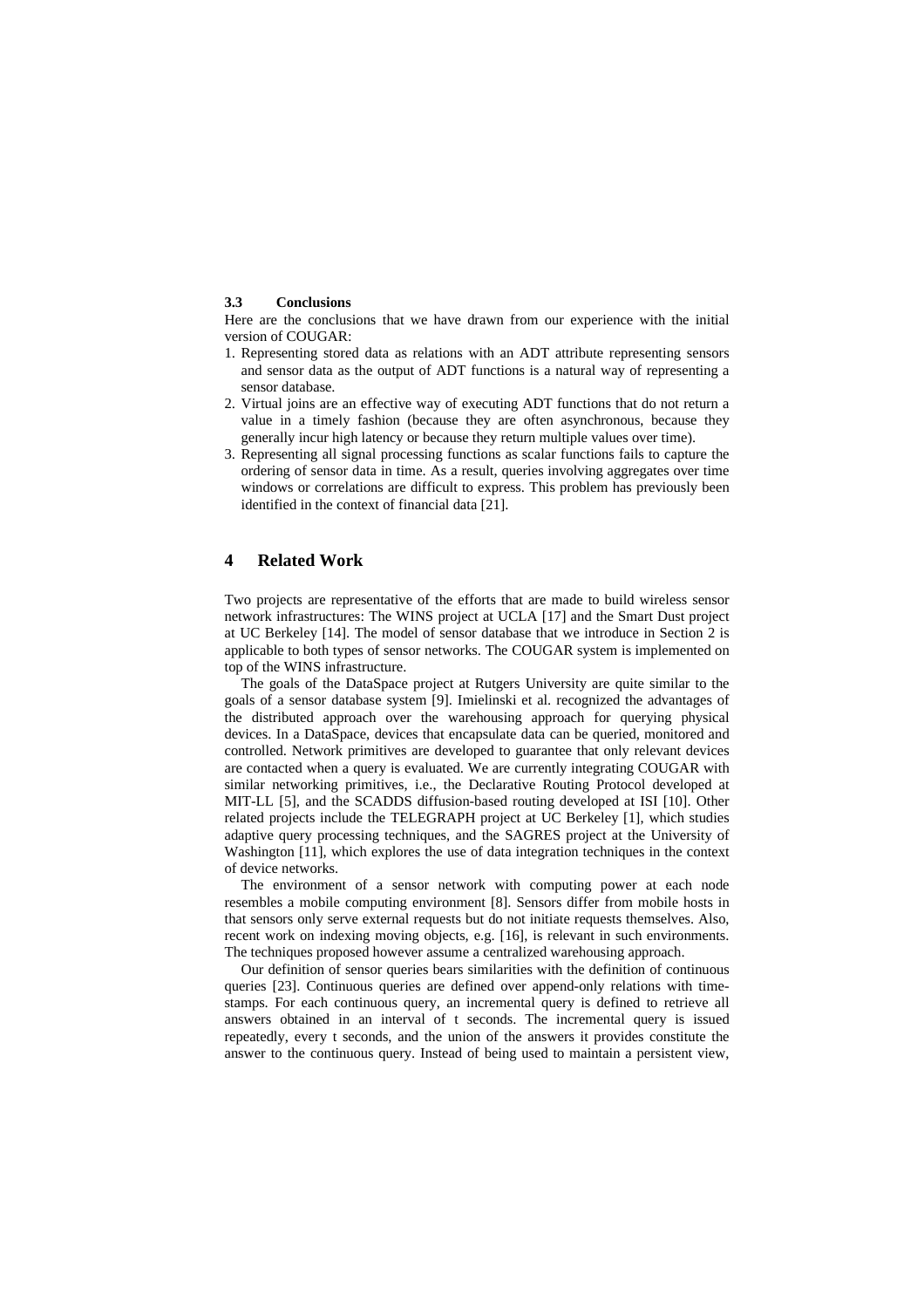incremental results are directly returned to users. The answers returned by the initial prototype of COUGAR respect the continuous queries semantics.

Time series can be manipulated in object-relational systems such as Oracle [16] or in array database systems such as KDB [13]. These systems do not support the execution of long-running queries over sequences.

# **5 Conclusion**

We believe that sensor database systems are a promising new field for database research. We described a data model and long-running query semantics for sensor database systems where stored data are represented as relations and sensor data are represented as sequences. The version of the Cornell COUGAR system that we presented is a first effort towards such a sensor database system. The second version of COUGAR [4] improves on the initial prototype in that sequences are explicitly represented. This allows for more expressive sensor queries. In particular, queries containing aggregates over time windows can be expressed.

This first generation of the Cornell COUGAR systems demonstrated that the application of database technology shows much promise for providing flexible and scalable access to large collections of sensors. It also helped us identify a set of challenging issues that we are addressing with our ongoing research:

- Due to the large scale of a sensor network, it is highly probable that some of the sensors and some of the communication links will fail at some point during the processing of a long-running query. We are studying how sensor database systems can adjust to communication failures and return a more accurate answer at the cost of increased response time and resource usage.
- Sensor Data are measurements not facts. Indeed, to each value produced by a sensor is associated a probability that this value is correct. Often, sensor values correspond to continuous distributions, e.g. a normally distributed probability with a given mean and standard deviation. We are defining a data model and analogs of the relational operators for representing and manipulating continuous distributions.
- Because of the large scale and dynamic nature of a sensor network, we cannot assume that a centralized optimizer maintains global knowledge and thus precise meta-information about the whole network. We are studying how to maintain meta-data in a decentralized way and how to utilize this information to devise good query plans.

#### **Acknowledgements**

We would like to thank Tobias Mayr and Raoul Bhoedjiang who helped debug earlier versions of this paper. This paper benefited from interactions with the SensIT community. In particular, Bill Kaiser provided valuable information concerning the Sensoria WINS network. Tok Wee Hyong has implemented most of the sequence ADT extension for COUGAR V2. Joe Hellerstein suggested the relevance of sequences for sensor databases. This work is sponsored by the Defense Advanced Research Projects Agency (DARPA) and Air Force Research Laboratory, Air Force Material Command, USAF, under agreement number F-30602-99-0528.